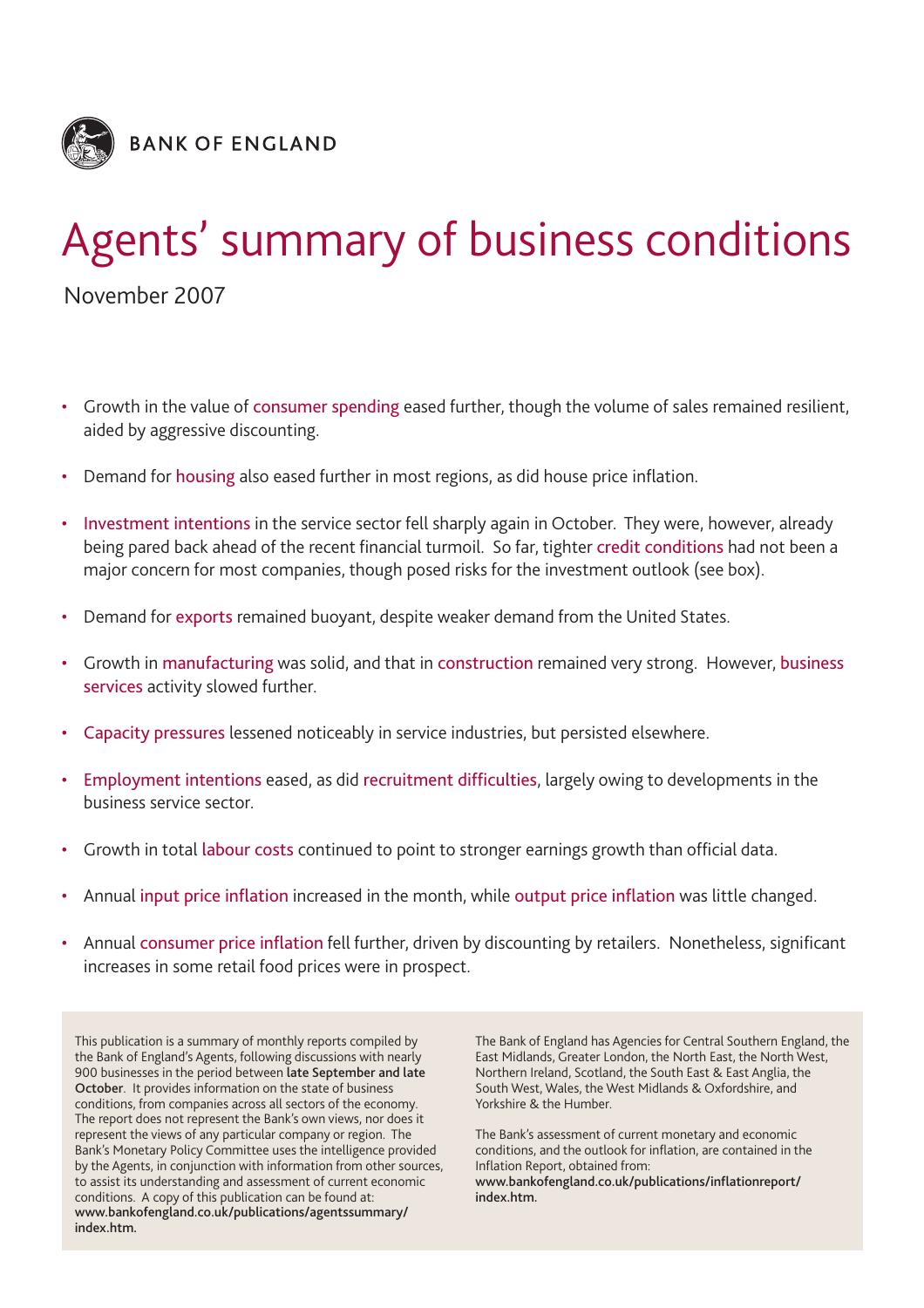## **Demand**

## **Consumption**

The Agents' score for the value of retail sales fell further in October, continuing a trend which had begun well ahead of the recent financial market turmoil (**Chart 1**). Agents reported that discretionary spending remained subdued, especially for housing-related expenditures, consistent with the easing in housing demand. And there were reports of weaker spending on products typically purchased by middle-income groups who were facing higher interest costs. Spending on consumer services also remained down on rates earlier in the year. Retailers had attempted to stimulate demand and reduce unwanted inventories through aggressive discounting. Consequently, growth in the volume of sales remained resilient and exceeded that for sales values.



## **Housing market**

Housing demand eased further in October. In the market for established housing, estate agencies reported lower levels of enquiries, and a slowdown in new instructions. Conditions were described as unseasonably weak, both across regions and property types. Sale periods had lengthened, and there was an increase in the share of properties sold at a discount. Consequently, price inflation for established homes eased in most regions, and estate agencies claimed that the prospect of lower City bonuses had weighed on house price expectations, especially in the south.

In the market for new housing, demand also remained soft. This had prompted greater use of discounts and incentives to secure sales, so that price inflation for new homes slowed further. But the reduction in overall building activity had so far been modest, given the volume of pre-committed work. Larger builders were yet to be significantly affected by tighter credit conditions, though expressed some concern about the effects of financial turmoil on potential clients' job security.

## **Investment**

Investment intentions fell again in October, for the third successive month. This reduction was driven by a sharp fall in intentions in the service sector; manufacturers' investment intentions remained robust (**Chart 2**). Since May, an easing in investment intentions had been under way in response to increases in Bank Rate, with much of the reduction in intentions predating the recent financial turmoil. So far, the majority of companies reported that tighter credit conditions since August had not inhibited their investment plans. But for a non-trivial minority of companies, it had become difficult to refinance existing debt, or to finance new projects with uncertain cash flow. And some companies were deferring investment decisions given increased uncertainty about the effect of tighter credit conditions on demand. (For details see the box on 'Credit conditions'.)



**Three months on same period a year earlier**



#### **Overseas trade**

External demand remained buoyant overall, despite deteriorating conditions for those exporting to the United States. While these exporters were increasingly uncompetitive, given the strength of sterling relative to the dollar, the fall in US demand was being offset by a further strengthening in demand elsewhere. This was most so for exporters to Europe (notably the accession economies), the Middle East and emerging economies in Asia and Africa. By product type, demand was strongest for business services and capital goods.

Demand by UK companies for intermediate imports remained high, given healthy domestic production. But while consumption imports remained firm, there were some reports of retailers reviewing their orders to reduce the risk of unwanted inventories.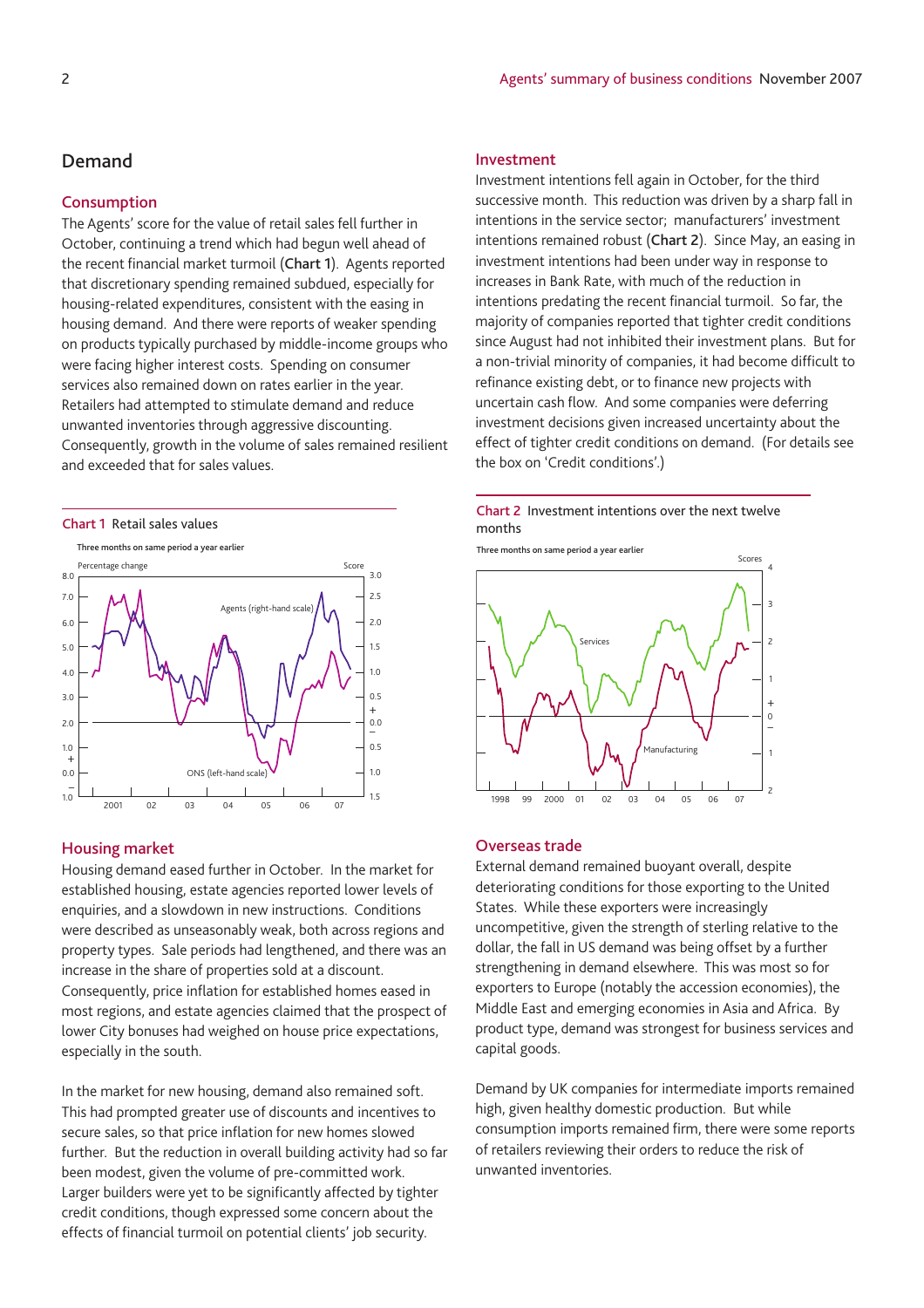## **Output**

#### **Primary production**

Livestock production remained hampered by recent disease outbreaks, which had restricted movement of animals. However, dairy production was beginning to expand in response to rising world prices and efforts of retailers to secure supply.

## **Manufacturing**

Manufacturing output growth remained strong in October, buoyed by external demand, especially high-value capital goods (**Chart 3**). Domestic production was also firm, particularly among those manufacturers exposed to non-residential construction. Prospects remained good, exceeding expectations for some contacts.

## **Construction**

Growth in construction output remained very strong, though it ticked down from its recent exceptional pace (**Chart 3**). Activity continued to be supported by infrastructure projects, health, education, demand for new industrial and commercial space, and retail refurbishment. For many contacts, order books were full. And capacity constraints remained acute for those in some southern regions, with Olympics-related projects expected to impinge on the availability of resources. The strength in construction activity reflected the large amount of pre-committed work, with output yet to be affected by the downturn in demand for property development stemming from recent financial events.



**Three months on same period a year earlier**



## **Services**

In contrast to the strength in manufacturing and construction, service sector output slowed further in October (**Chart 4**). The slowdown was driven by the main component of the sector professional and business services — and reflected an easing in demand for services related to large mergers and acquisitions, regulatory standards and property. Following a series of

one-off boosts to business service demand in the first half of the decade, a slowdown in growth had become evident earlier in the year. Recent financial turmoil had, however, amplified this trend, with a reduction in activity in financial services and property development weighing on output in the business services sector more generally.







## **Employment**

Employment intentions eased again in October (**Chart 5**). This outcome was driven by weaker employment intentions in the business service sector; intentions elsewhere were for employment to grow at current rates. And for the first time in over a year, there were signs that recruitment difficulties were easing somewhat. This mainly reflected conditions in southern regions where Agents reported less difficulty recruiting business service professionals, consistent with the easing of service sector activity. Recruitment difficulties did, however, persist for other occupations, especially professionals in the manufacturing and construction industries.



(a) Recruitment difficulties relative to normal; employment intentions (average across sectors) over next six months.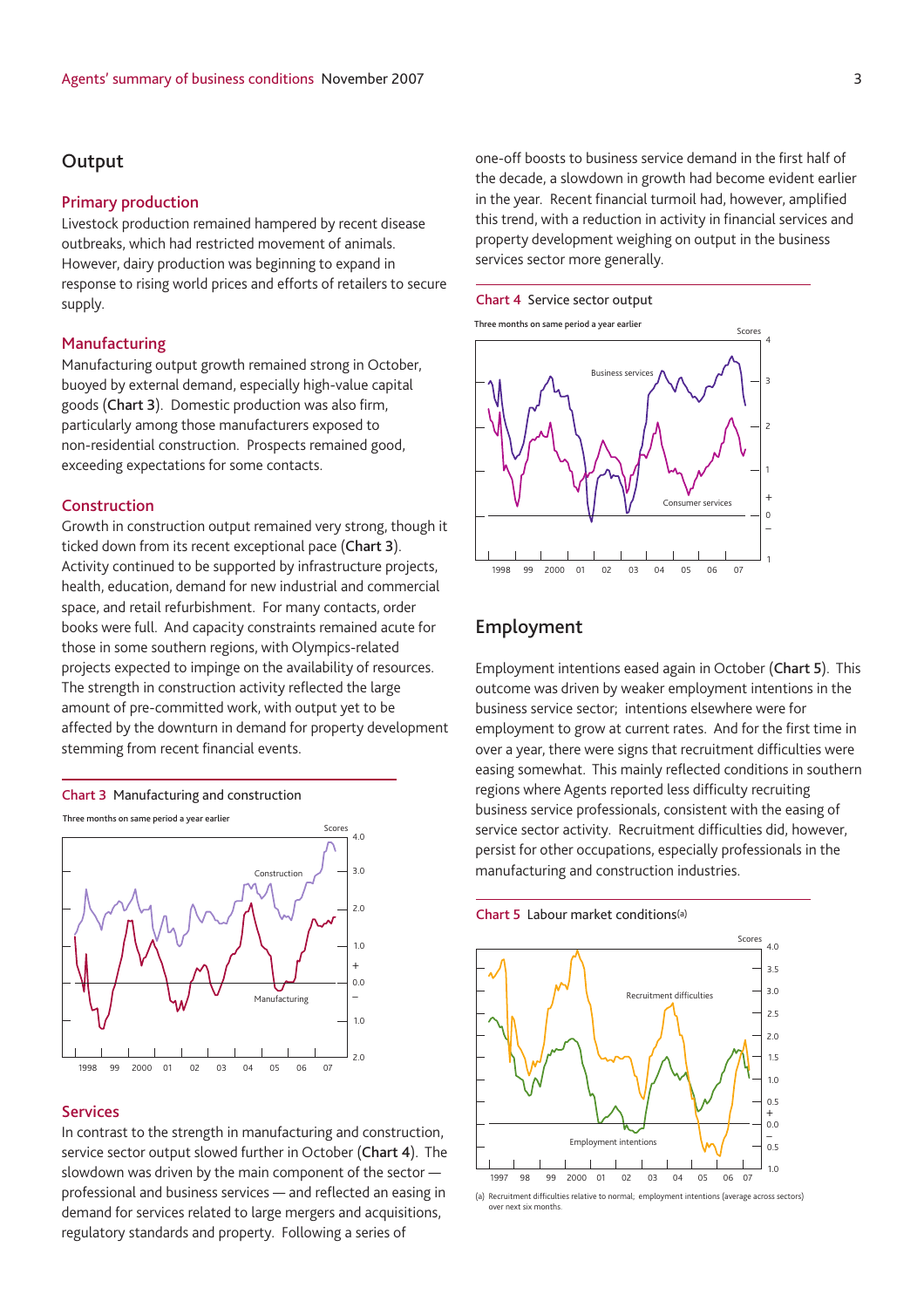## **Capacity utilisation**

Contacts expected capacity pressures to ease over the next six months, but remain higher than the average of recent years (**Chart 6**). While this anticipated easing partly reflected recent additions to capacity, it also reflected the current slowing in activity, which would make it easier for companies to meet demand with existing resources. Alleviation of capacity pressures was expected to be most apparent in the services sector, where there had been the most pronounced slowdown in demand. Pressures were expected to persist in manufacturing and construction, given ongoing shortages of professional and technical staff and, in some cases, materials.

**Relative to normal Chart 6** Capacity constraints over the next six months



## **Costs and prices**

## **Labour costs**

Agents reported that across-the-board pay settlements remained stable in October, and their score for total labour cost growth ticked down to be well below its level at the beginning of the year, reflecting lower required contributions to pension schemes. While the overall picture on earnings growth was benign, it masked growing wage dispersion across occupational groups as companies grappled with those areas of persistent skill shortage. And there were further reports of the impact of requirements to increase paid leave entitlements for temporary staff and those on the national minimum wage. This was said to be significantly increasing unit labour costs in some sectors (notably hospitality, retail and agriculture).

## **Input and output prices**

Input price inflation rebounded in October, driven by higher prices for energy, oil derivatives, metals, building materials and food inputs. These costs increased despite the strength of sterling relative to the US dollar, and reflected sharp rises in world prices. Partly offsetting the higher cost of commodity-based inputs, utility costs declined, though the fall was modest, given the significant lags in renegotiation of contracts for many companies.

The score for manufacturing output price inflation was little changed in October, and had stabilised in recent months. Consequently, with input price inflation displaying renewed strength, manufacturers' margin recovery had slowed. Most manufacturers had only secured partial margin recovery since the episode of rising costs during 2004–06. However, manufacturers of food products, who had experienced visible increases in costs, continued to have greater success in raising prices, especially when retailers were keen to secure longer-term supplies.

The score for business-to-business service price inflation was unchanged in October, having fallen in September. Contacts said this reflected an easing in demand and the effects of increased commoditisation of commonly provided services.

### **Consumer prices**

Agents' scores for annual goods price inflation edged down again in October, partly reflecting the path of utilities prices over the past year. With annual service price inflation unchanged, overall consumer price inflation also fell.

Aggressive discounting had placed downward pressure on retail goods prices. It reflected efforts of retailers to stimulate demand, and intense competition between supermarket chains. Despite recent discounting, most contacts expected that a low point for retail goods price inflation was near. Deep discounting was not expected to be sustained. Contract prices of Chinese imports were increasing, and higher materials costs were beginning to feed through to retail prices of various household items. And some major suppliers of food products reported large increases in their contract prices with supermarkets. While these increases were likely to be absorbed in supermarket margins initially, contacts speculated that by the new year, there could be sizable rises in some retail food prices.